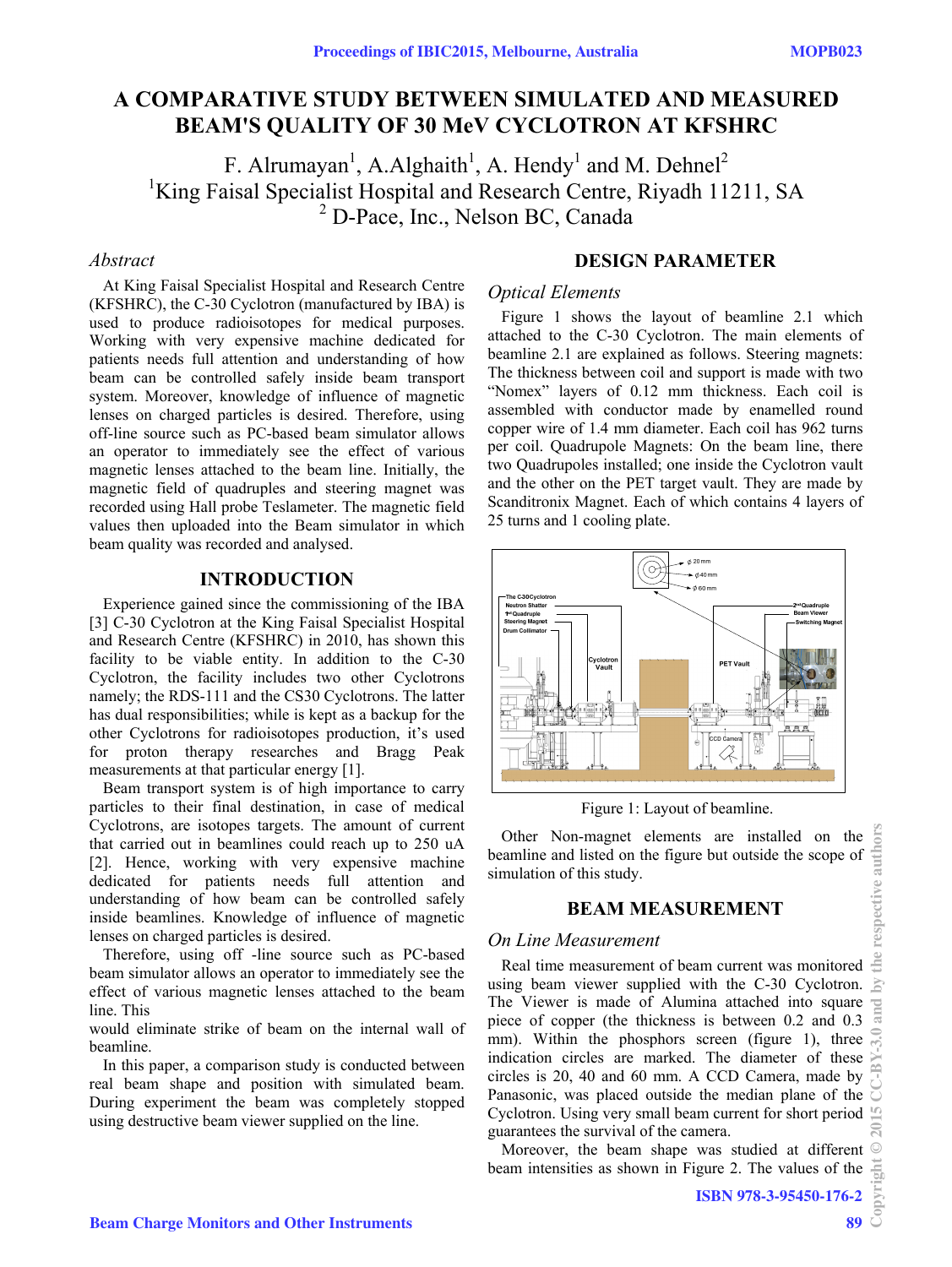magnetic lenses of beamlines were kept unchanged. In some cases and as suggested by figures, changing beam intensity may lead to change the beam distribution horizontally and vertically. This requires varying the values of magnetic lenses, attached to the beam lines, until optimization has been achieved.



Figure 2: Beam shape at different beam intensities.

Figure 3 shows a beam spot seen on the viewer and its Gaussian shape. This image was used for the comparison study against the simulated beam. The FWHM have been evaluated from the reconstructed images, after normalization, and are plotted with respect to beam width. For image calibration the visible marks seen on the viewer are used.



Figure 3: Beam spot on the viewer and its Gaussian shape. The curve describes a polynomial function fit to the experimental data.

### **SIMULATION ANALYSIS**

A beam simulator, ver. 1.4, was used to simulate beamline and its magnetic lenses [4]. Figure 4 shows a snap shot for the developed simulated beam line. The components are explained as follow. Beam Source: It allows for choosing the ion type, its energy and number of particles, as well as ions phase space. Using beam simulator,  $10<sup>4</sup>$  particles were placed in a phase space  $(X, \mathcal{A})$ X', Y, Y'). Drift length it considered as is the region in a beamline where there is no magnetic element. In our design we have three drift lines; one right after the port exit of the cyclotron (0.5 m), second is representing the wall thickness (3 m) and third is just before beam viewer

(0.5 m). Steering magnet: is represented by two dipoles. Two quadrupoles.



Figure 4: Snap shot of sequential beam icon.

The magnetic field of optical lenses was measured using a Teslameter, Model 3MH5, made by SENIS. The transverse Hall probe can read up to 20 T with a resolution of 100 ppm Fs. Before using the probe, it was calibrated against zero offset using Zero Gauss chamber.

Using the hall probe, linearity curve of quadrupole was measured and plotted as shown in Figure 5. The behaviour of magnetic field as function of power supply current is approximately linear. Temperature of the probe was  $22^{\circ}$ C.



Figure 5: Relation between power supply current and generated field. The curve describes a linear function fit to the experimental data.

The Maximum Beam Half Size  $(X, X', Y, Y')$  values for the beam source are, respectively, 1 mm, 0.2mrad, 1mm and 0.2 mrad.The magnetic field values were measured (Table 1) and then uploaded into the Beam Simulator software in which beam shape and position were recorded.

Table 1: Beam Simulator Uploaded Data

| Parameter       | Isupplied | $B_{measure}$ | $L_{\text{eff}}$ |
|-----------------|-----------|---------------|------------------|
|                 | (A)       | (kG)          | (mm)             |
| VQ1             | 41.9      | 2.1           | 0.3              |
| VQ <sub>2</sub> | 45.3      | 2.3           | 2.3              |
| HQ1             | 48.1      | 2.7           | 2.7              |
| HQ <sub>2</sub> | 33.7      | 1.5           | 1.5              |
| $S1*$           | 0.4       | 0.2           | 0.2              |
| $S2**$          | 41.9      | 0.3           | 2.1              |

\*, \*\* Steering magnets component